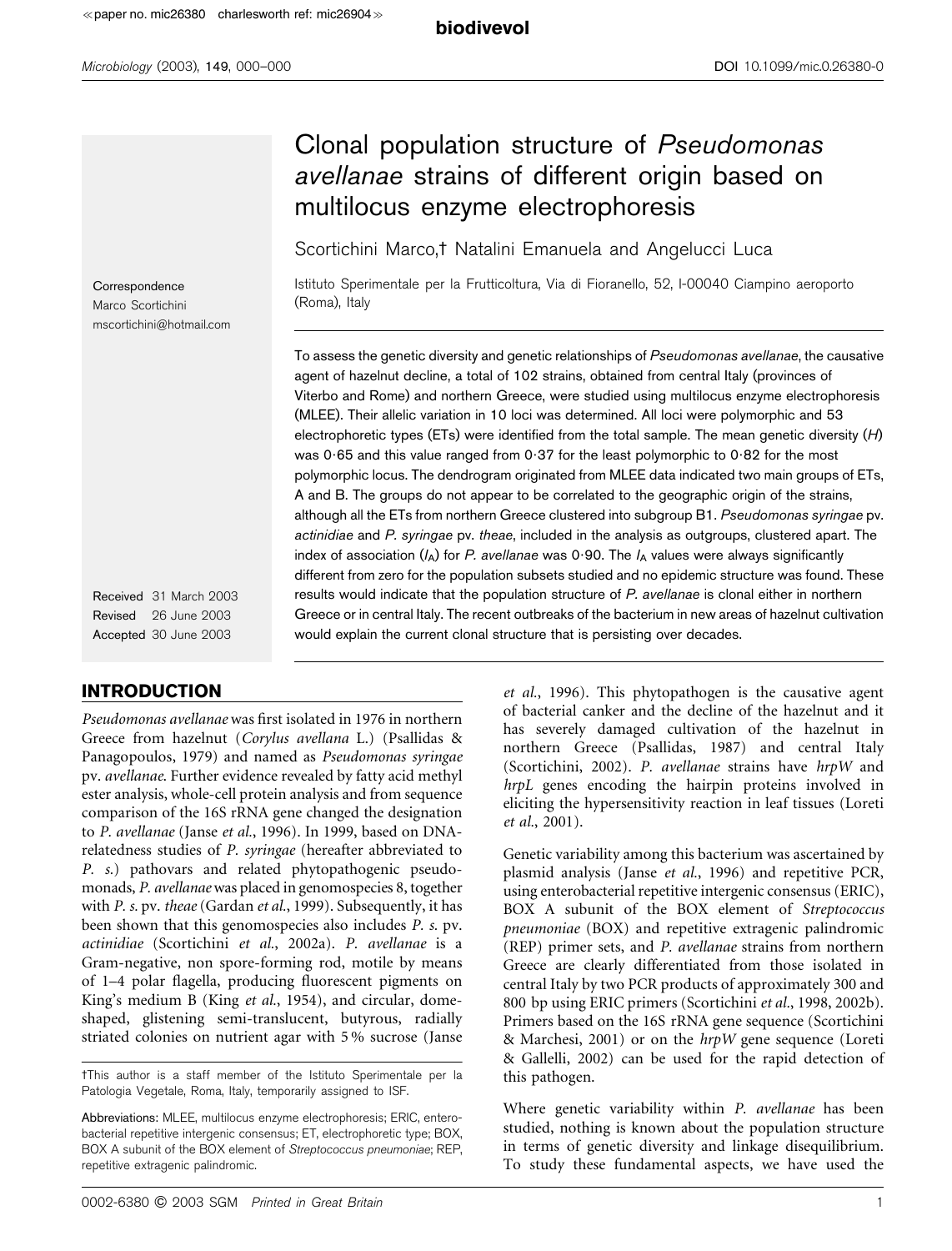#### S. Marco, N. Emanuela and A. Luca

multilocus enzyme electrophoresis (MLEE) method combined with statistical treatment of the data. MLEE analysis enables investigation of whether the alleles at different loci within a population of bacteria are randomly associated, as in the case of linkage equilibrium, or whether a significant association exists between the alleles, as for linkage disequilibrium (Maynard Smith et al., 1993). Several bacterial species, mainly of medical (Whittam et al., 1983; Caugant et al., 1987; Johnson et al., 1994; Farfan et al., 2000) or environmental (Wise et al., 1995; Rius et al., 2001) interest, have been investigated by means of MLEE. Such studies have shown that the population structure of the species studied can vary from clonal to panmictic, with cases of epidemic structure (Maynard Smith et al., 2000). Concerning bacterial plant pathogens, there has only been one study performed with MLEE (Denny et al., 1988) and information about these bacteria is lacking.

The objective of this study was to extend our knowledge on the genetic structure of P. avellanae strains isolated from hazelnut showing symptoms of decline in Greece and Italy by using MLEE. Similar to medical or environmental bacteria (Maynard-Smith et al., 2000), the assessment of population structure of phytopathogenic bacteria is important for understanding their epidemiology as well as for checking the persistence of particular clones in time and space. Such studies, by revealing the genetic composition of the pathogen, can also contribute to more appropriate detection and control of the disease. The results of our analysis would indicate a clonal structure for the entire population of P. avellanae as well as for the population subsets studied. Some clones have persisted over decades both in northern Greece and in central Italy.

## METHODS

Bacterial strains. A total of 102 P. avellanae strains associated with hazelnut decline were analysed by MLEE (Table 1). Isolates were obtained from hazelnut specimens showing symptoms of bacterial decline by using nutrient agar (Oxoid) with 5 % sucrose (NSA) as bacterial culture medium. Their identification was achieved by using well established techniques in a polyphasic identification procedure (Vandamme et al., 1996). In particular, all isolates, after the preliminary screening based on biochemical, physiological and nutritional tests (Psallidas & Panagopoulos, 1979; Janse et al., 1996; Scortichini et al., 2002a), were compared with the type strain and representative strains of the species obtained from Greece and Italy by using SDS-PAGE of whole-cell protein extracts (Janse et al., 1996) as well as repetitive PCR with ERIC, BOX and REP primer sets (Scortichini et al., 1998, 2000, 2002a). P. s. pv. syringae, and P. s. pv. theae and P. s. pv. actinidiae strains, were also assessed for comparison purposes. P. avellanae field isolates showed protein patterns and repetitive PCR genomic fingerprinting clustering apart from the P. s. pathovars (Scortichini et al., 2002a). In addition, all strains were assessed in terms of phenotypic and pathogenic diversity (Scortichini et al., 2002b). The strains were routinely cultured on NSA. Strains from Greece were kindly provided by Dr P. G. Psallidas (Benaki Phytopathological Institute, Kiphissia–Athens, Greece). As outgroups of P. avellanae, strains of P. s. pv. theae and P. s. pv. actinidiae, belonging to genomospecies 8 sensu Gardan et al. (1999), were also assessed by using MLEE.

Preparation of lysates for electrophoresis. Loopfuls of pure culture, grown on NSA for 48 h at  $25-27$  °C, were suspended in 1?5 ml sterile buffer solution (10 mM Tris, 1 mM EDTA, 0?5 mM NADP, pH 6.8; SBS). After centrifugation (7000  $g$  for 15 min at 5 °C), the pellet was suspended in 300 µl of a solution containing 70 % SBS, 30 % sterile double-distilled water and 0?4 % lysozyme (Sigma). The tubes were incubated at  $37^{\circ}$ C for 1 h. Then they were centrifuged (7000 g for 15 min at  $6^{\circ}$ C) and the supernatant fluid was dispensed in sterile Eppendorf tubes and stored immediately at  $-70$  °C until used. Protein concentration was measured by using the method of Lowry with bovine serum albumin, using DC Protein Assay (Bio-Rad) as standard. To verify that the lack of enzymic activity was due to the true absence of the cell extract, other sets of lysates were obtained by using sonication. In this case, cell suspensions in SBS were disrupted by sonication in an ice-water bath for four 30 s cycles with a Bronson Ultrasonic Sonifier model 250, kindly provided by the Department of Biochemistry, Faculty of Biological Sciences, University of Rome 'La Sapienza', using setting 3 and duty cycle 50 % as described by Rius et al. (2001). Afterwards, cell debris was removed by centrifugation (8000  $g$  for 10 min at  $5^{\circ}$ C). The supernatant was dispensed in sterile Eppendorf tubes and stored at  $-70$  °C until used.

Electrophoresis and specific enzyme staining. Non-denaturing vertical PAGE (Mini Protean; Bio-Rad) was used for all enzymes. The acrylamide concentration in the gels depended on the enzyme studied (6 % for continuous polyacrylamide gels and 10 %/8 % or 8 %/5 % for discontinuous polyacrylamide gels). Tris/HCl (0?8 M, pH 8?8) buffer was used in continuous gels and 0?125 M Tris/HCl  $(pH 6.8)$  stacking buffer and 0.4 M Tris/HCl  $(pH 8.8)$  resolving buffer were used in discontinuous gels. Tris/glycine  $(0.19 \text{ M},$ pH 8.3) buffer was used for the electrode compartment. A constant voltage, depending on the acrylamide concentration in the gel, was applied until the bromophenol blue band reached the bottom of the gel. All strains were run twice. The following 10 enzymes, representing a sample of structural genes of the bacterial genome and showing polymorphism (Selander et al., 1986; Denny et al., 1988; Rius et al., 2001), were assayed: isocitrate dehydrogenase, shikimic dehydrogenase, superoxide dismutase, 6-phosphogluconate dehydrogenase, glucose-6-phosphate dehydrogenase, esterase, leucine aminopeptidase, glutamate dehydrogenase-NADP, phosphoglucose isomerase and phosphoglucomutase. The staining of the gel to reveal specific enzyme activity was carried out following the method described by Selander et al. (1986). For each enzyme, distinct mobility variants were designated as electromorphs and numbered in order of decreasing anodal migration. Displacement of the electromorphs was expressed in terms of relative electrophoretic mobility with respect to the bromophenol blue band. Absence of enzyme activity was attributed to a null allele and designated as 0. Distinct combinations of alleles over the 10 loci assayed were named as electrophoretic types (ETs).

Data treatment. Electromorphs and ETs were equated with alleles and allelic combinations, respectively, for statistical analysis. Computer programs written and kindly provided by Professor T. S. Whittam (Department of Microbiology and Molecular Genetics, Michigan State University, USA) were used to analyse the data for ET designation, genetic diversity calculations and ET clustering. The genetic diversity (h) for a locus was calculated according to Nei (1978). The probability that two isolates differ at the j locus is  $h_j = n(1 - \sigma X_i^2)$ /  $(n-1)$ , where  $X_i$  is the frequency of the i allele at the j locus and *n* is the number of individuals in the sample (Maynard-Smith et al., 1993). Mean genetic diversity  $(H)$  is the arithmetic mean of h over all the loci examined. Clustering of data obtained by MLEE was performed by using the unweighted pair-group method with arithmetic averages (UPGMA). Distance is measured as the proportion of mismatched loci between pairs of ETs. The cophenetic correlation was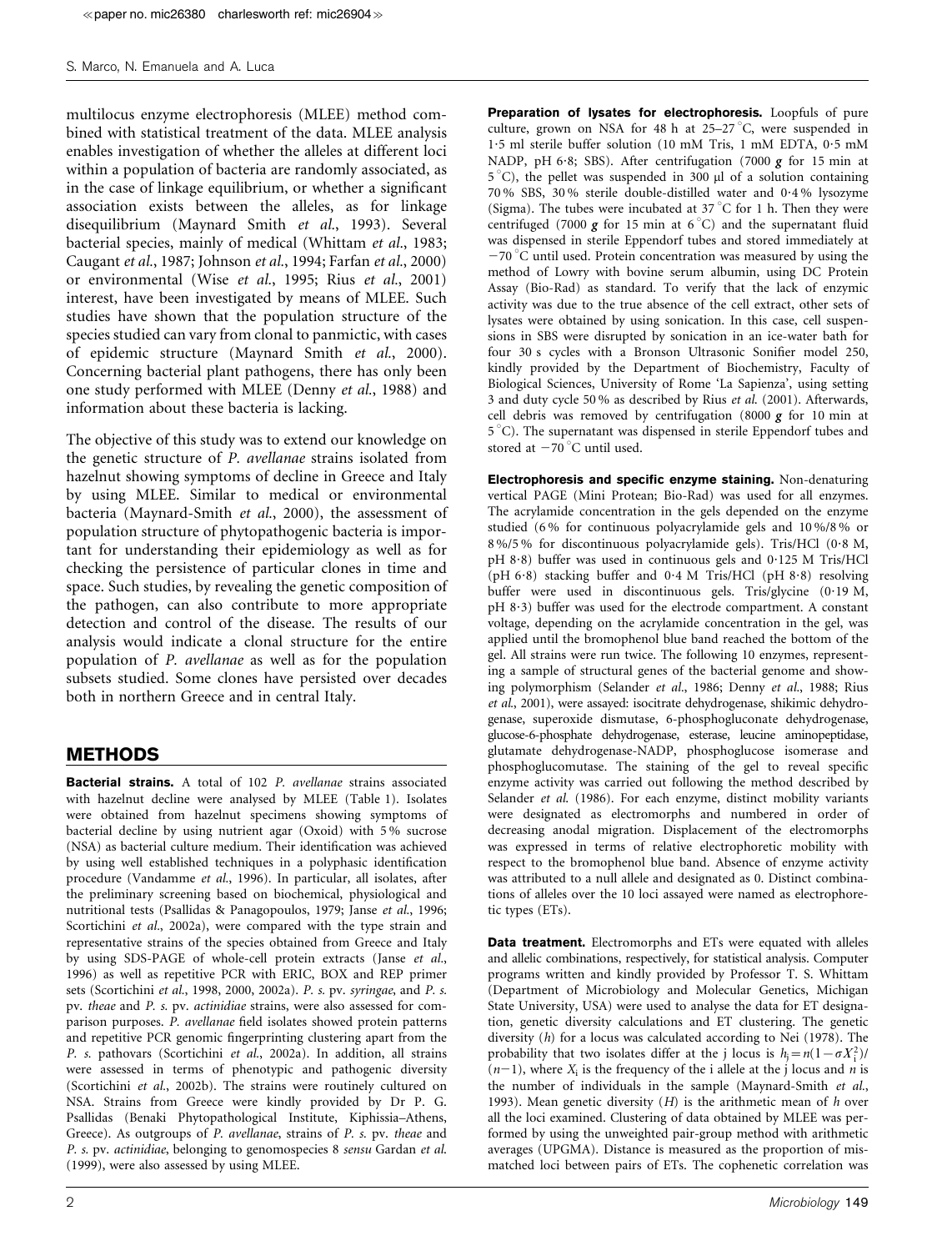Table 1. Characteristics of the bacterial strains used in this study and their allele profiles at each locus

IDH, Isocitrate dehydrogenase; SKH, shikimic dehydrogenase; GD2, glutamate dehydrogenase-NADP; 6PG, 6-phosphogluconate dehydrogenase; G6P, glucose-6-phosphate dehydrogenase; EST, esterase; LAP, leucine aminopeptidase; SOD, superoxide dismutase; PGI, phosphoglucose isomerase; PGM, phosphoglucomutase.

| ET             | No. of<br>strains | Reference<br>strain*        | <b>IDH</b>       | <b>SKH</b>       | GD2              | 6PG            | G6P              | <b>EST</b> | <b>LAP</b>       | <b>SOD</b>                  | PGI                         | <b>PGM</b>     | Country/<br>Province | Year of<br>isolation |
|----------------|-------------------|-----------------------------|------------------|------------------|------------------|----------------|------------------|------------|------------------|-----------------------------|-----------------------------|----------------|----------------------|----------------------|
| 1              | 1                 | ISPaVe 42                   | $\boldsymbol{0}$ | $\boldsymbol{0}$ | 5                | 4              | 1                | 6          | 4                | 3                           | 6                           | 2              | Italy/VT             | 1992                 |
| $\overline{c}$ | 6                 | ISPaVe 39                   | $\overline{2}$   | 1                | 5                | $\mathbf{1}$   | $\overline{c}$   | 6          | 6                | 3                           | 3                           | $\overline{c}$ | Italy/VT             | 1993                 |
|                |                   | ISPaVe 689                  | $\overline{2}$   | $\mathbf{1}$     | 5                | $\mathbf{1}$   | $\overline{c}$   | 6          | 6                | 3                           | 3                           | $\overline{c}$ | Italy/VT             | 1996                 |
|                |                   | ISF SVT2                    | $\overline{2}$   | $\mathbf{1}$     | 5                | $\mathbf{1}$   | $\overline{c}$   | 6          | 6                | 3                           | 3                           | $\overline{c}$ | Italy/VT             | 1998                 |
|                |                   | ISF SVT3                    | $\overline{2}$   | $\mathbf{1}$     | 5                | $\mathbf{1}$   | $\overline{c}$   | 6          | 6                | 3                           | 3                           | $\overline{c}$ | Italy/VT             | 1998                 |
|                |                   | ISF SVT4                    | $\overline{c}$   | $\mathbf{1}$     | 5                | 1              | $\overline{c}$   | 6          | 6                | 3                           | 3                           | $\overline{c}$ | Italy/VT             | 1998                 |
|                |                   | ISPaVe 369                  | $\overline{2}$   | $\mathbf{1}$     | 5                | $\mathbf{1}$   | $\overline{2}$   | 6          | 6                | 3                           | 3                           | $\overline{c}$ | Italy/RM             | 1995                 |
| 3              | $\mathbf{1}$      | ISPaVe 40                   | 1                | $\boldsymbol{0}$ | 6                | $\mathbf{0}$   | $\overline{c}$   | 3          | $\boldsymbol{0}$ | 3                           | 3                           | 3              | Italy/VT             | 1993                 |
| 4              | $\mathbf{1}$      | ISPaVe 2056                 | 2                | $\boldsymbol{0}$ | 5                | 4              | $\overline{c}$   | 3          | 5                | 3                           | 1                           | 3              | Italy/VT             | 1994                 |
| 5              | $\mathbf{1}$      | ISPaVe 2057                 | 2                | $\mathbf{1}$     | $\overline{4}$   | 2              | $\mathbf{1}$     | 3          | 5                | 3                           | 5                           | 3              | Italy/VT             | 1994                 |
| 6              | 1                 | ISPaVe 2058                 | 2                | $\mathbf{1}$     | 5                | $\mathbf{1}$   | 3                | 3          | 3                | 3                           | 6                           | 3              | Italy/VT             | 1994                 |
| 7              | $\mathbf{1}$      | ISPaVe 2059                 | $\boldsymbol{0}$ | $\mathbf{1}$     | $\mathfrak{Z}$   | $\mathbf{1}$   | $\mathbf{1}$     | 6          | $\boldsymbol{0}$ | 3                           | $\mathbf{1}$                | $\overline{c}$ | Italy/VT             | 1994                 |
| 8              | $\overline{2}$    | ISPaVe 683                  | 1                | $\mathbf{1}$     | $\overline{2}$   | $\mathbf{1}$   | $\overline{2}$   | 3          | $\boldsymbol{0}$ | 3                           | $\boldsymbol{0}$            | $\overline{c}$ | Italy/VT             | 1996                 |
|                |                   | ISF Rad 4                   | 1                | 1                | $\sqrt{2}$       | $\mathbf{1}$   | $\overline{c}$   | 3          | $\boldsymbol{0}$ | $\mathfrak{Z}$              | $\boldsymbol{0}$            | $\overline{c}$ | Italy/VT             | 1998                 |
| 9              | $\overline{2}$    | ISPaVe 690                  | $\mathbf{0}$     | $\mathbf{1}$     | $\overline{2}$   | $\mathbf{1}$   | $\mathbf{1}$     | 6          | $\overline{4}$   | $\mathfrak{Z}$              | 3                           | $\overline{c}$ | Italy/VT             | 1996                 |
|                |                   | ISF Rm1                     | $\mathbf{0}$     | $\mathbf{1}$     | $\overline{2}$   | $\mathbf{1}$   | $\mathbf{1}$     | 6          | $\overline{4}$   | 3                           | 3                           | $\overline{c}$ | Italy/RM             | 2000                 |
| 10             | $\overline{c}$    | ISPaVe 691                  | 2                | $\boldsymbol{0}$ | $\mathbf{0}$     | $\overline{c}$ | $\mathbf{1}$     | 3          | $\mathbf{0}$     | 3                           | 3                           | $\mathbf{1}$   | Italy/VT             | 1996                 |
|                |                   | ISF Rm2                     | $\overline{2}$   | $\boldsymbol{0}$ | $\mathbf{0}$     | $\overline{c}$ | $\mathbf{1}$     | 3          | $\boldsymbol{0}$ | 3                           | 3                           | 1              | Italy/RM             | 2000                 |
| 11             | $\mathbf{1}$      | ISF Bar 1                   | 1                | $\overline{c}$   | 1                | $\overline{c}$ | $\overline{2}$   | 3          | 5                | 3                           | 3                           | 3              | Italy/VT             | 1998                 |
| 12             | 5                 | ISF Bar 6                   | 1                | $\mathbf{2}$     | $\mathbf{0}$     | $\overline{c}$ | $\mathbf{1}$     | 3          | 5                | 3                           | 3                           | 3              | Italy/VT             | 1998                 |
|                |                   | ISF Bar 2                   | $\mathbf{1}$     | 2                | $\mathbf{0}$     | $\overline{c}$ | $\mathbf{1}$     | 3          | 5                | 3                           | 3                           | 3              | Italy/VT             | 1998                 |
|                |                   | ISF Bar 3                   | 1                | $\overline{c}$   | $\mathbf{0}$     | $\overline{c}$ | 1                | 3          | 5                | 3                           | 3                           | 3              | Italy/VT             | 1998                 |
|                |                   | ISF Bar 4                   | 1                | $\overline{2}$   | $\boldsymbol{0}$ | $\overline{c}$ | 1                | 3          | 5                | 3                           | 3                           | 3              | Italy/VT             | 1998                 |
|                |                   | ISF Bar 5                   | 1                | $\overline{2}$   | $\boldsymbol{0}$ | $\overline{c}$ | $\mathbf{1}$     | 3          | 5                | 3                           | 3                           | 3              | Italy/VT             | 1998                 |
| 13             | $\mathbf{1}$      | ISF Bar 7                   | $\overline{2}$   | $\mathbf{1}$     | $\overline{4}$   | $\overline{c}$ | $\mathbf{1}$     | 3          | 5                | 5                           | 3                           | 3              | Italy/VT             | 1998                 |
| 14             | $\mathbf{1}$      | ISF Bar 9                   | $\mathbf{1}$     | $\mathbf{1}$     | $\overline{4}$   | $\overline{c}$ | $\mathbf{0}$     | 3          | 5                | 5                           | $\mathfrak{Z}$              | 3              | Italy/VT             | 1998                 |
| 15             | 5                 | ISF Bar 11                  | 1                | $\mathbf{1}$     | $\overline{4}$   | $\overline{c}$ | $\mathbf{0}$     | 3          | 5                | 3                           | $\overline{c}$              | 3              | Italy/VT             | 1998                 |
|                |                   | ISF Bar 10                  | 1                | 1                | $\overline{4}$   | $\overline{c}$ | $\mathbf{0}$     | 3          | 5                | 3                           | $\overline{2}$              | 3              | Italy/VT             | 1998                 |
|                |                   | ISF Bar 12                  | $\mathbf{1}$     | $\mathbf{1}$     | $\overline{4}$   | $\overline{c}$ | $\mathbf{0}$     | 3          | 5                | 3                           | $\overline{2}$              | 3              | Italy/VT             | 1998                 |
|                |                   | ISF Bar 15                  | 1                | 1                | $\overline{4}$   | $\overline{2}$ | $\mathbf{0}$     | 3          | 5                | 3                           | $\overline{2}$              | 3              | Italy/VT             | 2000                 |
|                |                   | ISF Bar 18                  | 1                | 1                | $\overline{4}$   | $\overline{c}$ | $\mathbf{0}$     | 3          | 5                | 3                           | $\overline{c}$              | 3              | Italy/VT             | 2000                 |
| 16             | $\mathbf{1}$      | ISF SVT 5                   | 1                | $\mathbf{1}$     | $\overline{4}$   | $\mathbf{1}$   | 3                | 6          | $\mathbf{0}$     | 3                           | 3                           | $\overline{c}$ | Italy/VT             | 1998                 |
| 17             | 1                 | ISF SVT 7                   | $\overline{2}$   | $\mathbf{1}$     | $\overline{4}$   | $\mathbf{1}$   | $\overline{2}$   | 6          | $\boldsymbol{0}$ | 3                           | 3                           | $\overline{c}$ | Italy/VT             | 1998                 |
| 18             | $\mathbf{1}$      | ISF SVT 8                   | $\boldsymbol{0}$ | $\mathbf{1}$     | $\overline{4}$   | 1              | 3                | 6          | $\boldsymbol{0}$ | 3                           | 6                           | $\overline{c}$ | Italy/VT             | 1998                 |
| 19             | $\mathbf{1}$      | ISF SVT 9                   | 2                | $\mathbf{1}$     | 6                | $\overline{4}$ | $\mathbf{2}$     | 6          | $\boldsymbol{0}$ | $\mathfrak{Z}$              | 6                           | $\overline{c}$ | Italy/VT             | 1998                 |
| 20             | 1                 | ISF SVT 10                  | $\boldsymbol{0}$ | 1                | $\overline{4}$   | $\overline{4}$ | $\overline{c}$   | 6          | $\boldsymbol{0}$ | 3                           | 6                           | $\overline{c}$ | Italy/VT             | 1998                 |
| $21\,$         | $\,1$             | $\operatorname{ISF}$ SVT 12 | $\boldsymbol{2}$ | $\mathbf{1}$     | $\boldsymbol{4}$ | $\mathbf{1}$   | $\overline{2}$   | 6          | $\boldsymbol{0}$ | $\mathfrak{Z}$              | $\mathbf{1}$                | $\sqrt{2}$     | Italy/VT             | 1998                 |
| $22\,$         | $\overline{c}$    | ISF Noc 1                   | $\mathbf{1}$     | $\sqrt{2}$       | $\sqrt{2}$       | $\mathbf{2}$   | $\overline{c}$   | 3          | 5                | 5                           | $\ensuremath{\mathfrak{Z}}$ | 3              | Italy/VT             | 1998                 |
|                |                   | ISF Noc 3                   | $\,1$            | $\sqrt{2}$       | $\sqrt{2}$       | $\overline{c}$ | $\overline{c}$   | 3          | 5                | $\mathbf 5$                 | $\mathfrak{Z}$              | $\mathfrak{Z}$ | Italy/VT             | 1998                 |
| 23             | $\overline{c}$    | ISF Noc 2                   | $\mathbf{1}$     | $\sqrt{2}$       | $\overline{2}$   | $\overline{c}$ | $\overline{c}$   | 3          | 5                | 5                           | 5                           | 3              | Italy/VT             | 1998                 |
|                |                   | ISF Rm 3                    | 1                | $\sqrt{2}$       | 2                | $\overline{c}$ | $\overline{c}$   | 3          | 5                | $\mathbf 5$                 | 5                           | 3              | Italy/RM             | 2000                 |
| 24             | $\overline{c}$    | ISF Noc 4                   | 1                | $\overline{c}$   | $\overline{c}$   | $\overline{c}$ | $\overline{c}$   | 3          | 5                | $\boldsymbol{\mathfrak{Z}}$ | 5                           | 0              | Italy/VT             | 1998                 |
|                |                   | ISF Rm 4                    | $\mathbf{1}$     | $\sqrt{2}$       | 2                | $\overline{c}$ | $\overline{c}$   | 3          | 5                | $\boldsymbol{\mathfrak{Z}}$ | 5                           | 0              | Italy/RM             | 2000                 |
| 25             | $\overline{c}$    | ISF SCR 1                   | $\boldsymbol{0}$ | $\boldsymbol{0}$ | 6                | $\overline{c}$ | $\boldsymbol{0}$ | 3          | 5                | $\sqrt{2}$                  | 3                           | $\overline{c}$ | Italy/VT             | 1998                 |
|                |                   | ISF SCR 5                   | $\boldsymbol{0}$ | $\boldsymbol{0}$ | 6                | $\overline{c}$ | $\boldsymbol{0}$ | 3          | 5                | $\sqrt{2}$                  | $\mathfrak{Z}$              | $\overline{c}$ | Italy/VT             | 1998                 |
| 26             | $\mathbf{1}$      | ISF SCR 3                   | $\boldsymbol{0}$ | $\overline{c}$   | $\mathfrak{Z}$   | $\mathbf{1}$   | $\overline{c}$   | 3          | $\boldsymbol{0}$ | $\boldsymbol{\mathfrak{Z}}$ | $\mathbf{1}$                | $\overline{c}$ | Italy/VT             | 1998                 |
| $27\,$         | $\mathbf{1}$      | ISF Rad 5                   | 1                | $\sqrt{2}$       | $\sqrt{4}$       | $\overline{c}$ | 3                | 3          | 6                | $\overline{4}$              | $\boldsymbol{0}$            | 3              | Italy/VT             | 1998                 |
| 28             | $\overline{c}$    | ISF Rad 6                   | $\overline{c}$   | $\,1$            | $\sqrt{2}$       | $\mathbf{1}$   | $\overline{c}$   | 3          | $\boldsymbol{0}$ | $\mathfrak z$               | $\boldsymbol{0}$            | $\overline{c}$ | Italy/VT             | 1998                 |
|                |                   | ISF Rad 13                  | $\overline{2}$   | $\,1$            | $\sqrt{2}$       | $\mathbf{1}$   | $\overline{c}$   | 3          | $\boldsymbol{0}$ | $\boldsymbol{\mathfrak{Z}}$ | $\boldsymbol{0}$            | $\overline{2}$ | Italy/VT             | 1999                 |
|                |                   |                             |                  |                  |                  |                |                  |            |                  |                             |                             |                |                      |                      |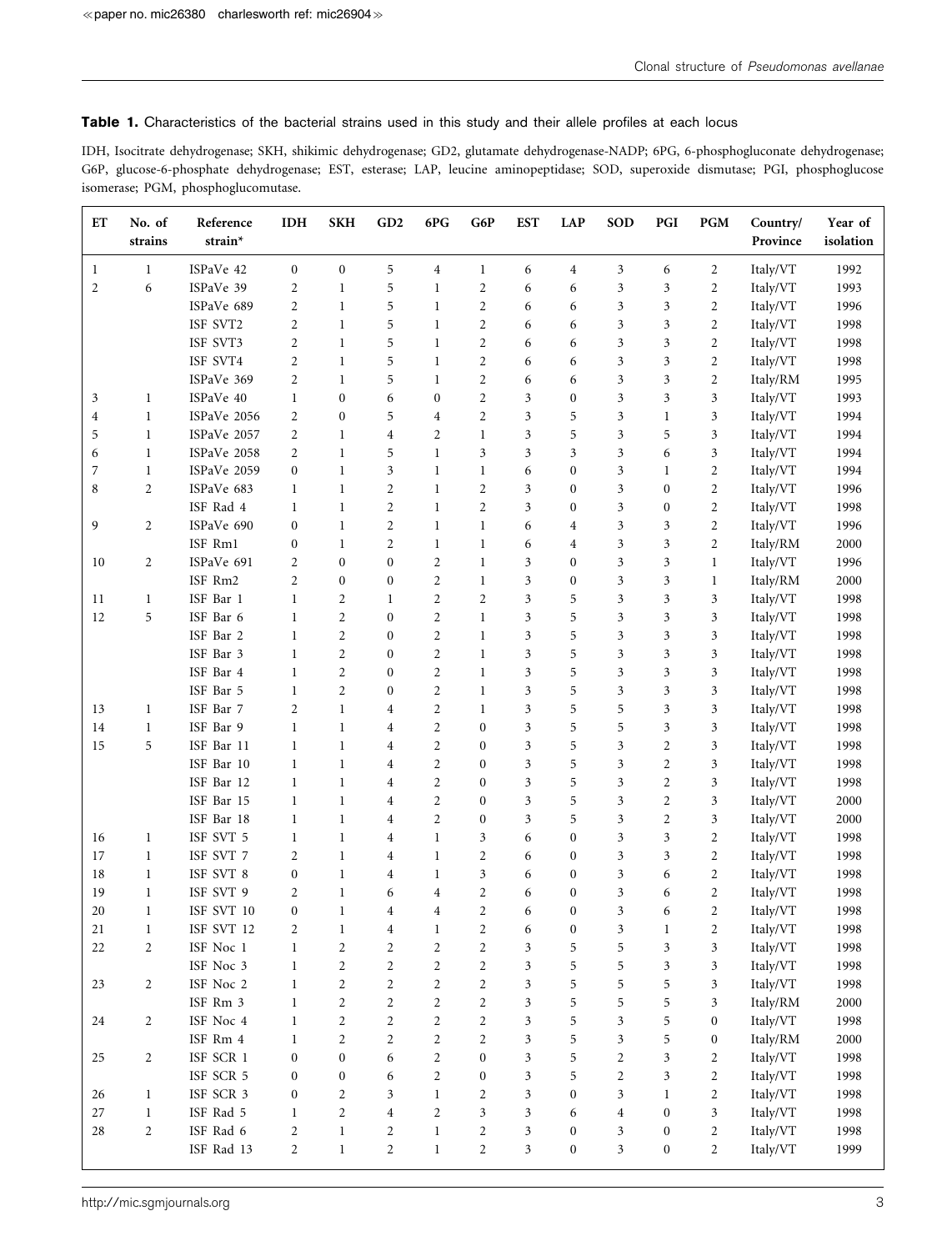## S. Marco, N. Emanuela and A. Luca

## Table 1. cont.

| ET     | No. of<br>strains | Reference<br>strain*    | <b>IDH</b>       | <b>SKH</b>       | GD <sub>2</sub>  | 6PG              | G6P              | <b>EST</b>              | <b>LAP</b>       | <b>SOD</b>           | PGI              | PGM              | Country/<br>Province | Year of<br>isolation |
|--------|-------------------|-------------------------|------------------|------------------|------------------|------------------|------------------|-------------------------|------------------|----------------------|------------------|------------------|----------------------|----------------------|
| 29     | $\overline{c}$    | ISF Rad 7               | $\mathbf{0}$     | $\overline{c}$   | $\boldsymbol{0}$ | $\sqrt{2}$       | $\boldsymbol{0}$ | 3                       | 4                | $\overline{4}$       | $\overline{2}$   | 3                | Italy/VT             | 1998                 |
|        |                   | ISF Rad 14              | $\boldsymbol{0}$ | $\mathfrak{2}$   | $\boldsymbol{0}$ | $\sqrt{2}$       | $\boldsymbol{0}$ | $\mathfrak{Z}$          | 4                | 4                    | $\sqrt{2}$       | $\mathfrak{Z}$   | Italy/VT             | 1999                 |
| 30     | $\overline{c}$    | ISF Rad 8               | 1                | $\overline{2}$   | $\overline{4}$   | $\overline{2}$   | 3                | 3                       | 5                | 4                    | $\overline{2}$   | $\mathfrak{Z}$   | Italy/VT             | 1998                 |
|        |                   | ISF Rad 15              | 1                | $\mathfrak{2}$   | $\,4\,$          | $\overline{2}$   | 3                | 3                       | 5                | 4                    | $\overline{2}$   | $\mathfrak{Z}$   | Italy/VT             | 1999                 |
| 31     | $\overline{c}$    | ISF Rad 10              | 2                | $\mathbf{1}$     | $\overline{2}$   | $\mathbf{1}$     | $\boldsymbol{0}$ | 3                       | $\boldsymbol{0}$ | 3                    | 3                | $\mathfrak{Z}$   | Italy/VT             | 1998                 |
|        |                   | ISF Rad 16              | $\overline{2}$   | $\mathbf{1}$     | $\overline{2}$   | $\mathbf{1}$     | $\boldsymbol{0}$ | 3                       | $\boldsymbol{0}$ | 3                    | $\mathfrak{Z}$   | $\mathfrak{Z}$   | Italy/VT             | 1999                 |
| 32     | 1                 | ISF T4                  | 1                | $\overline{c}$   | 6                | $\overline{2}$   | $\mathfrak{2}$   | 3                       | 2                | 5                    | 5                | 3                | Italy/VT             | 1998                 |
| 33     | $\mathbf{1}$      | ISF T7                  | 1                | $\overline{2}$   | $\boldsymbol{0}$ | $\overline{2}$   | $\mathbf{1}$     | 3                       | 5                | 5                    | 3                | $\mathfrak{Z}$   | Italy/VT             | 1998                 |
| 34     | $\overline{c}$    | ISF Vet 2               | 1                | $\boldsymbol{0}$ | $\mathbf{0}$     | $\overline{2}$   | $\overline{2}$   | 3                       | 4                | $\overline{c}$       | $\overline{2}$   | $\overline{2}$   | Italy/VT             | 1999                 |
|        |                   | ISF Rm 5                | 1                | $\boldsymbol{0}$ | $\mathbf{0}$     | $\overline{2}$   | $\overline{c}$   | 3                       | 4                | $\overline{c}$       | $\overline{2}$   | $\overline{2}$   | Italy/RM             | 2000                 |
| 35     | $\overline{4}$    | ISF Vet 5               | 3                | $\boldsymbol{0}$ | $\mathbf{0}$     | $\overline{2}$   | $\overline{2}$   | 3                       | $\mathbf{0}$     | 3                    | $\mathbf{1}$     | $\boldsymbol{0}$ | Italy/VT             | 1999                 |
|        |                   | ISF Vet 4               | 3                | $\boldsymbol{0}$ | $\mathbf{0}$     | $\overline{2}$   | $\mathfrak{2}$   | 3                       | $\boldsymbol{0}$ | 3                    | $\mathbf{1}$     | $\boldsymbol{0}$ | Italy/VT             | 1999                 |
|        |                   | ISF Vet 6               | 3                | $\boldsymbol{0}$ | $\boldsymbol{0}$ | $\overline{2}$   | $\overline{c}$   | 3                       | $\boldsymbol{0}$ | 3                    | $\mathbf{1}$     | $\boldsymbol{0}$ | Italy/VT             | 1999                 |
|        |                   | ISF Vet 7               | 3                | $\boldsymbol{0}$ | $\boldsymbol{0}$ | $\overline{2}$   | $\overline{2}$   | $\overline{\mathbf{3}}$ | $\boldsymbol{0}$ | 3                    | $\mathbf{1}$     | $\boldsymbol{0}$ | Italy/VT             | 1999                 |
| 36     | 5                 | BPIC $631$ <sup>T</sup> | 3                | 5                | 3                | $\mathbf{1}$     | $\mathbf{1}$     | 3                       | 5                | $\overline{2}$       | 3                | $\overline{c}$   | Greece               | 1976                 |
|        |                   | <b>BPIC 708</b>         | 3                | 5                | $\mathfrak{Z}$   | $\mathbf{1}$     | $\mathbf{1}$     | 3                       | 5                | $\overline{2}$       | 3                | $\mathbf{2}$     | Greece               | 1987                 |
|        |                   | <b>BPIC 710</b>         | 3                | 5                | $\mathfrak{Z}$   | $\mathbf{1}$     | $\mathbf{1}$     | $\mathfrak{Z}$          | 5                | $\overline{2}$       | $\mathfrak{Z}$   | $\mathbf{2}$     | Greece               | 1987                 |
|        |                   | <b>BPIC 707</b>         | 3                | 5                | $\mathfrak{Z}$   | $\mathbf{1}$     | $\mathbf{1}$     | 3                       | 5                | $\overline{2}$       | 3                | $\overline{c}$   | Greece               | 1977                 |
|        |                   | <b>BPIC 1436</b>        | 3                | 5                | $\mathfrak{Z}$   | $\mathbf{1}$     | $\mathbf{1}$     | 3                       | 5                | $\overline{2}$       | 3                | $\overline{c}$   | Greece               | 1990                 |
| 37     | 5                 | <b>BPIC 647</b>         | $\overline{2}$   | 3                | 3                | $\mathbf{1}$     | $\mathbf{1}$     | 3                       | 5                | $\overline{2}$       | 3                | $\overline{c}$   | Greece               | 1976                 |
|        |                   | <b>BPIC 640</b>         | $\overline{c}$   | 3                | 3                | 1                | $\mathbf{1}$     | 3                       | 5                | $\overline{2}$       | 3                | $\overline{c}$   | Greece               | 1976                 |
|        |                   | <b>BPIC 649</b>         | $\overline{c}$   | 3                | 3                | $\mathbf{1}$     | $\mathbf{1}$     | 3                       | 5                | $\overline{2}$       | 3                | $\overline{c}$   | Greece               | 1976                 |
|        |                   | <b>BPIC 659</b>         | $\overline{c}$   | 3                | 3                | $\mathbf{1}$     | $\mathbf{1}$     | 3                       | 5                | $\overline{c}$       | 3                | $\overline{c}$   | Greece               | 1976                 |
|        |                   | BPIC 634                | $\overline{2}$   | 3                | $\mathfrak{Z}$   | 1                | $\mathbf{1}$     | 3                       | 5                | $\overline{2}$       | 3                | $\overline{c}$   | Greece               | 1976                 |
| 38     | $\mathbf{1}$      | <b>BPIC 665</b>         | $\overline{2}$   | $\mathfrak{Z}$   | $\mathfrak{Z}$   | $\mathbf{1}$     | $\mathbf{1}$     | 3                       | 5                | $\overline{2}$       | 3                | $\mathfrak{Z}$   | Greece               | 1976                 |
| 39     | 1                 | BPIC Fl 3               | $\overline{c}$   | $\mathbf{1}$     | $\mathfrak{Z}$   | $\overline{2}$   | $\boldsymbol{0}$ | 3                       | 5                | $\mathbf{1}$         | 3                | $\overline{2}$   | Greece               | 1976                 |
| 40     | $\mathbf{1}$      | <b>BPIC 1078</b>        | $\overline{c}$   | $\overline{c}$   | $\mathfrak{Z}$   | $\mathbf{1}$     | $\boldsymbol{0}$ | $\mathfrak{Z}$          | $\boldsymbol{0}$ | $\boldsymbol{0}$     | $\mathfrak{Z}$   | $\mathbf{2}$     | Greece               | 1986                 |
| 41     | $\mathbf{1}$      | <b>BPIC 1077</b>        | $\overline{2}$   | 3                | $\mathfrak{Z}$   | $\mathbf{1}$     | $\overline{2}$   | 3                       | $\boldsymbol{0}$ | $\overline{c}$       | 3                | $\mathbf{2}$     | Greece               | 1987                 |
| 42     | 5                 | <b>BPIC 703</b>         | 3                | 3                | $\mathfrak{Z}$   | $\mathbf{1}$     | $\mathbf{1}$     | 3                       | 0                | $\overline{2}$       | 3                | $\overline{c}$   | Greece               | 1977                 |
|        |                   | <b>BPIC 1079</b>        | 3                | 3                | 3                | $\mathbf{1}$     | $\mathbf{1}$     | 3                       | 0                | $\overline{2}$       | 3                | $\overline{c}$   | Greece               | 1986                 |
|        |                   | <b>BPIC 1435</b>        | 3                | 3                | 3                | $\mathbf{1}$     | $\mathbf{1}$     | 3                       | 0                | $\overline{2}$       | 3                | $\overline{c}$   | Greece               | 1990                 |
|        |                   | <b>BPIC 1423</b>        | 3                | 3                | 3                | $\mathbf{1}$     | $\mathbf{1}$     | 3                       | $\boldsymbol{0}$ | $\overline{2}$       | 3                | $\overline{c}$   | Greece               | 1987                 |
|        |                   | <b>BPIC 716</b>         | 3                | 3                | 3                | 1                | $\mathbf{1}$     | 3                       | 0                | $\overline{c}$       | 3                | $\overline{c}$   | Greece               | 1987                 |
| 43     | 1                 | <b>BPIC 714</b>         | $\overline{2}$   | $\boldsymbol{0}$ | 3                | $\overline{2}$   | $\boldsymbol{0}$ | 3                       | $\boldsymbol{0}$ | $\overline{2}$       | 3                | $\overline{c}$   | Greece               | 1987                 |
| 44     | 3                 | ISPaVe 11               | 2                | 6                | 6                | $\overline{2}$   | $\overline{c}$   | $\mathfrak{Z}$          | 6                | 3                    | $\boldsymbol{0}$ | 1                | Italy/RM             | 1991                 |
|        |                   | ISF Rm 6                | $\overline{2}$   | 6                | 6                | $\overline{2}$   | $\overline{2}$   | 3                       | 6                | 3                    | $\boldsymbol{0}$ | $\mathbf{1}$     | Italy/RM             | 2000                 |
|        |                   | ISF Rm 7                | $\sqrt{2}$       | 6                | 6                | $\mathbf{2}$     | $\mathbf{2}$     | 3                       | 6                | 3                    | $\boldsymbol{0}$ | $\mathbf{1}$     | Italy/RM             | 2000                 |
| 45     | 3                 | ISPaVe 12               | 3                | 5                | 5                | $\overline{4}$   | $\overline{c}$   | 6                       | 6                | $\boldsymbol{\beta}$ | $\mathbf{1}$     | $\overline{2}$   | Italy/RM             | 1991                 |
|        |                   | ISF Rm 8                | 3                | 5                | 5                | $\sqrt{4}$       | $\overline{c}$   | 6                       | 6                | $\mathfrak{Z}$       | $\mathbf{1}$     | $\sqrt{2}$       | Italy/RM             | 2000                 |
|        |                   | ISF Rm 9                | 3                | 5                | 5                | $\,4\,$          | $\overline{c}$   | 6                       | 6                | $\mathfrak{Z}$       | $\mathbf{1}$     | $\mathbf{2}$     | Italy/RM             | 2000                 |
| 46     | $\mathfrak{Z}$    | ISPaVe 13               | $\overline{c}$   | 6                | 6                | $\overline{c}$   | $\overline{c}$   | 3                       | 6                | $\mathfrak{Z}$       | $\boldsymbol{0}$ | $\mathbf{1}$     | Italy/RM             | 1992                 |
|        |                   | ISF Rm 10               | $\overline{c}$   | 6                | 6                | $\overline{2}$   | $\overline{c}$   | 3                       | 6                | $\mathfrak{Z}$       | $\boldsymbol{0}$ | $\mathbf{1}$     | Italy/RM             | 2000                 |
|        |                   | ISF Rm 11               | $\overline{c}$   | 6                | 6                | $\overline{c}$   | $\overline{c}$   | 3                       | 6                | $\boldsymbol{\beta}$ | $\boldsymbol{0}$ | $\mathbf{1}$     | Italy/RM             | 2000                 |
| 47     | $\mathbf{1}$      | ISPaVe 36               | 3                | 1                | 3                | $\mathbf{1}$     | $\overline{c}$   | 6                       | 4                | $\mathfrak{Z}$       | $\boldsymbol{0}$ | $\overline{c}$   | Italy/RM             | 1992                 |
| $48\,$ | $\mathbf{1}$      | ISPaVe 37               | 2                | 6                | 6                | $\mathbf{1}$     | $\overline{c}$   | 3                       | $\overline{4}$   | $\sqrt{2}$           | $\mathbf{1}$     | $\mathbf{1}$     | Italy/RM             | 1992                 |
| 49     | $\mathbf{1}$      | ISPaVe 436              | $\boldsymbol{0}$ | $\boldsymbol{0}$ | 3                | $\,4\,$          | $\overline{c}$   | 6                       | $\boldsymbol{0}$ | $\mathfrak{Z}$       | $\boldsymbol{0}$ | $\overline{c}$   | Italy/RM             | 1995                 |
| $50\,$ | $\mathbf{1}$      | ISPaVe 439              | $\overline{c}$   | 6                | 6                | $\mathbf{1}$     | $\overline{c}$   | $\mathfrak{Z}$          | $\overline{4}$   | $\mathfrak z$        | $\boldsymbol{0}$ | 3                | Italy/RM             | 1995                 |
| 51     | $\mathbf{1}$      | ISF Rm SO1              | $\boldsymbol{0}$ | $\boldsymbol{0}$ | $\boldsymbol{0}$ | $\boldsymbol{0}$ | $\mathbf{1}$     | 3                       | $\boldsymbol{0}$ | $\mathfrak{Z}$       | 3                | $\overline{4}$   | Italy/RM             | 1997                 |
| 52     | 3                 | ISF Vel 2               | 1                | $\mathbf{2}$     | $\boldsymbol{0}$ | $\overline{c}$   | 3                | $\mathfrak{Z}$          | 6                | $\mathfrak{Z}$       | $\mathfrak{Z}$   | 3                | Italy/RM             | 1998                 |
|        |                   | ISF Vel 3               | $\mathbf{1}$     | $\sqrt{2}$       | $\boldsymbol{0}$ | $\overline{c}$   | 3                | 3                       | 6                | $\mathfrak{Z}$       | 3                | $\mathfrak{Z}$   | Italy/RM             | 1998                 |
|        |                   | ISF Vel 5               | $\mathbf{1}$     | $\mathbf{2}$     | $\boldsymbol{0}$ | $\overline{2}$   | 3                | 3                       | 6                | $\mathfrak{Z}$       | 3                | $\mathfrak{Z}$   | Italy/RM             | 1998                 |
| 53     | $\overline{c}$    | ISF Vel 6               | $\boldsymbol{0}$ | $\boldsymbol{0}$ | 5                | $\mathbf{1}$     | $\boldsymbol{0}$ | $\overline{7}$          |                  | $\mathfrak{Z}$       |                  | $\overline{c}$   |                      | 1998                 |
|        |                   |                         |                  |                  | 5                | $\mathbf{1}$     | $\boldsymbol{0}$ | $\overline{7}$          | $\boldsymbol{0}$ |                      | 6                |                  | Italy/RM             |                      |
|        |                   | ISF Vel 4               | $\boldsymbol{0}$ | $\boldsymbol{0}$ |                  |                  |                  |                         | $\boldsymbol{0}$ | 3                    | 6                | $\overline{2}$   | Italy/RM             | 1998                 |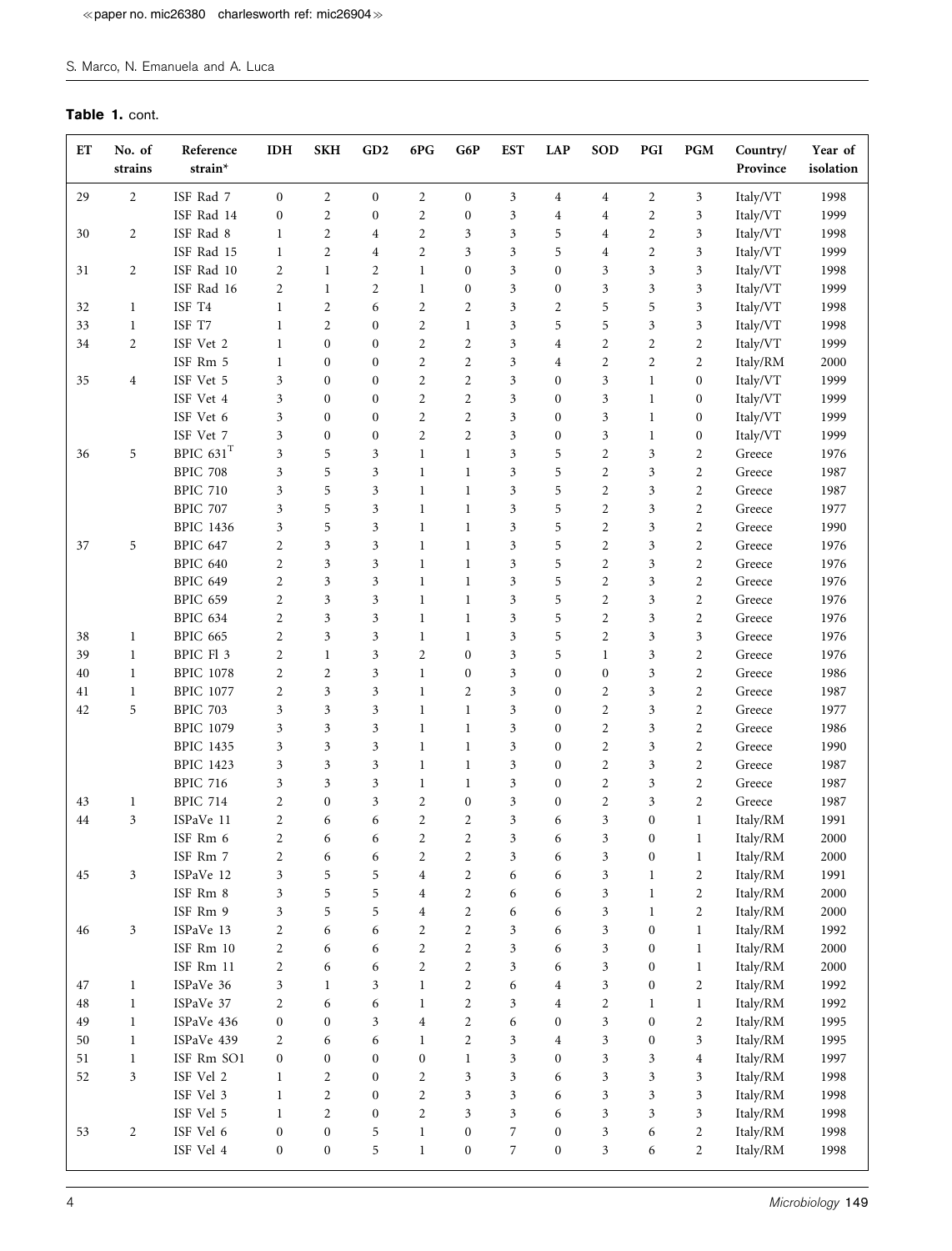| Table 1. cont. |  |  |
|----------------|--|--|
|----------------|--|--|

| EТ | No. of<br>strains | Reference<br>strain $*$            | <b>IDH</b> | <b>SKH</b> | GD2 | 6PG | G6P | <b>EST</b> | <b>LAP</b>     | <b>SOD</b>     | PGI           | <b>PGM</b> | Country/<br>Province | Year of<br>isolation |
|----|-------------------|------------------------------------|------------|------------|-----|-----|-----|------------|----------------|----------------|---------------|------------|----------------------|----------------------|
| 54 |                   | P. s. theae $2598T$                |            |            | 8   | 4   | 3   | 3          | $\overline{0}$ | $\theta$       | $\mathcal{D}$ | 5          | Japan                | 1970                 |
|    |                   | P. s. theae 4096                   |            | 7          | 8   | 4   | 3   | 3          | $\overline{0}$ | $\mathbf{0}$   | 5             | 5          | Japan                | 1970                 |
| 55 | 3                 | P. s. actinidiae 3729 <sup>T</sup> |            | 6          | 5   |     | 4   | 3          | $\overline{0}$ | $\bf{0}$       | 5             | 4          | Japan                | 1984                 |
|    |                   | P. s. actinidiae 3740              |            | 6          | 5   |     | 4   | 3          | $\overline{0}$ | $\mathbf{0}$   | 5             | 4          | Japan                | 1984                 |
|    |                   | P. s. actinidiae 3871              |            | 6          |     |     | 4   | 3          | $\mathbf{0}$   | $\overline{0}$ | 5             | 4          | Italy                | 1992                 |

\*ISPaVe, Culture Collection of the Istituto Sperimentale per la Patologia Vegetale, Roma, Italy; ISF, Culture Collection of the Istituto Sperimentale per la Frutticoltura, Roma, Italy; BPIC, Culture Collection of the Benaki Phytopathological Institute, Kiphissia–Athens, Greece; VT, Viterbo province; RM, Rome province. The strains P. s. pv. theae 2598 and P. s. pv. actinidiae 3729, 3740 and 3871 were obtained from the National Collection of Plant-pathogenic bacteria, York, UK; P. s. pv. theae 4096 was obtained from the Collection Francaise de Bactéries Phytopathogènes, Angers, France.

calculated using NTSYS-PC version 1.80 (Rohlf, 1993). Multilocus linkage disequilibrium was estimated on the basis of distribution of allelic mismatches between pairs of bacterial strains among all the loci examined. The ratio of the observed variance in mismatches  $(V<sub>O</sub>)$  to the expected variance at linkage equilibrium  $(V<sub>E</sub>)$  provides a measure of multilocus linkage disequilibrium that can be expressed as the index of association  $(I_A)=(V_O/V_E)-1$  (Brown *et al.*, 1980; Maynard Smith et al., 1993). For populations in linkage equilibrium,  $V_{\text{O}}=V_{\text{E}}$ , and  $I_{\text{A}}$  is not significantly different from zero, whereas values of  $I_A$  greater than zero indicate that recombination has been rare or absent. To test if  $I_A$  differed significantly from its expected value of zero, the ETLINK program version 3.0, kindly provided by Professor T. S. Whittam, was used. The maximum variance obtained was compared to that expected in a freely recombining population (linkage equilibrium) by using 1?000 randomization of the dataset  $(P=0.001)$ . The null hypothesis of a random association of alleles (i.e. the population is at linkage equilibrium) was rejected if this probability was smaller than the selected significance level. In addition, to test whether the population structure of P. avellanae and subsets was epidemic, sensu Maynard Smith et al. (1993), the  $I_A$ value was also calculated by taking into consideration only the ETs. For multilocus linkage disequilibrium analysis, the 102 P. avellanae strains were also studied as three population subsets according to their geographic origin. The three population subsets were composed as follows: 20 strains from northern Greece, 57 strains from

central Italy (province of Viterbo) and 25 strains from central Italy (province of Rome). This last group of strains was isolated from one single hazelnut orchard established using propagative plant material obtained from the province of Viterbo. A  $G_T$  statistic was used to compare the mean genetic diversity of the three P. avellanae population subsets (Sokal & Rohlf, 1981).

## RESULTS

#### ETs and genetic diversity

From a collection of 102 P. avellanae strains associated with hazelnut decline in central Italy and northern Greece, 53 ETs were identified. Table 1 summarizes their allele profiles. The most common ET was  $ET_{12}$  which includes six strains. All the enzyme loci were polymorphic and the number of alleles ranged from three (esterase) to seven (glutamate dehydrogenase-NADP). The mean number of alleles was  $5.1$ . The mean genetic diversity  $(H)$  in the sample was 0.65. The genetic diversity ranged from  $0.37$  for the least polymorphic locus to  $0.82$  for the most polymorphic (Table 2). The highest genetic diversity was found in the strains obtained

**Table 2.** Allele frequencies and genetic diversities at 10 enzyme loci in 53 ETs of P. avellanae

For definition of abbreviations, see Table 1. Mean genetic diversity  $(H) = 0.5$ .

| Enzyme locus    | Maximum no. of alleles<br>Frequency of each allele |       |       |       |       |       |       |       |          |      |  |  |
|-----------------|----------------------------------------------------|-------|-------|-------|-------|-------|-------|-------|----------|------|--|--|
|                 |                                                    | 1     | 2     | 3     | 4     | 5     | 6     | 7     | $\bf{0}$ |      |  |  |
| <b>IDH</b>      | 4                                                  | 0.171 | 0.494 | 0.148 |       |       |       |       | 0.187    | 0.68 |  |  |
| <b>SKH</b>      | 6                                                  | 0.259 | 0.174 | 0.168 |       | 0.069 | 0.111 |       | 0.219    | 0.82 |  |  |
| GD <sub>2</sub> | 7                                                  | 0.010 | 0.067 | 0.408 | 0.105 | 0.121 | 0.149 |       | 0.140    | 0.77 |  |  |
| 6PG             | 4                                                  | 0.503 | 0.366 |       | 0.094 |       |       |       | 0.037    | 0.61 |  |  |
| G6P             | 4                                                  | 0.271 | 0.454 | 0.075 |       |       |       |       | 0.200    | 0.68 |  |  |
| <b>EST</b>      | 3                                                  |       |       | 0.766 |       |       | 0.206 | 0.028 | 0.37     |      |  |  |
| LAP             | 6                                                  |       | 0.010 | 0.010 | 0.121 | 0.290 | 0.158 |       | 0.411    | 0.72 |  |  |
| SOD             | 6                                                  | 0.042 | 0.297 | 0.534 | 0.029 | 0.056 |       |       | 0.042    | 0.63 |  |  |
| PGI             | 6                                                  | 0.131 | 0.048 | 0.550 |       | 0.038 | 0.075 |       | 0.167    | 0.65 |  |  |
| <b>PGM</b>      | 5                                                  | 0.065 | 0.564 | 0.296 | 0.028 |       |       |       | 0.047    | 0.59 |  |  |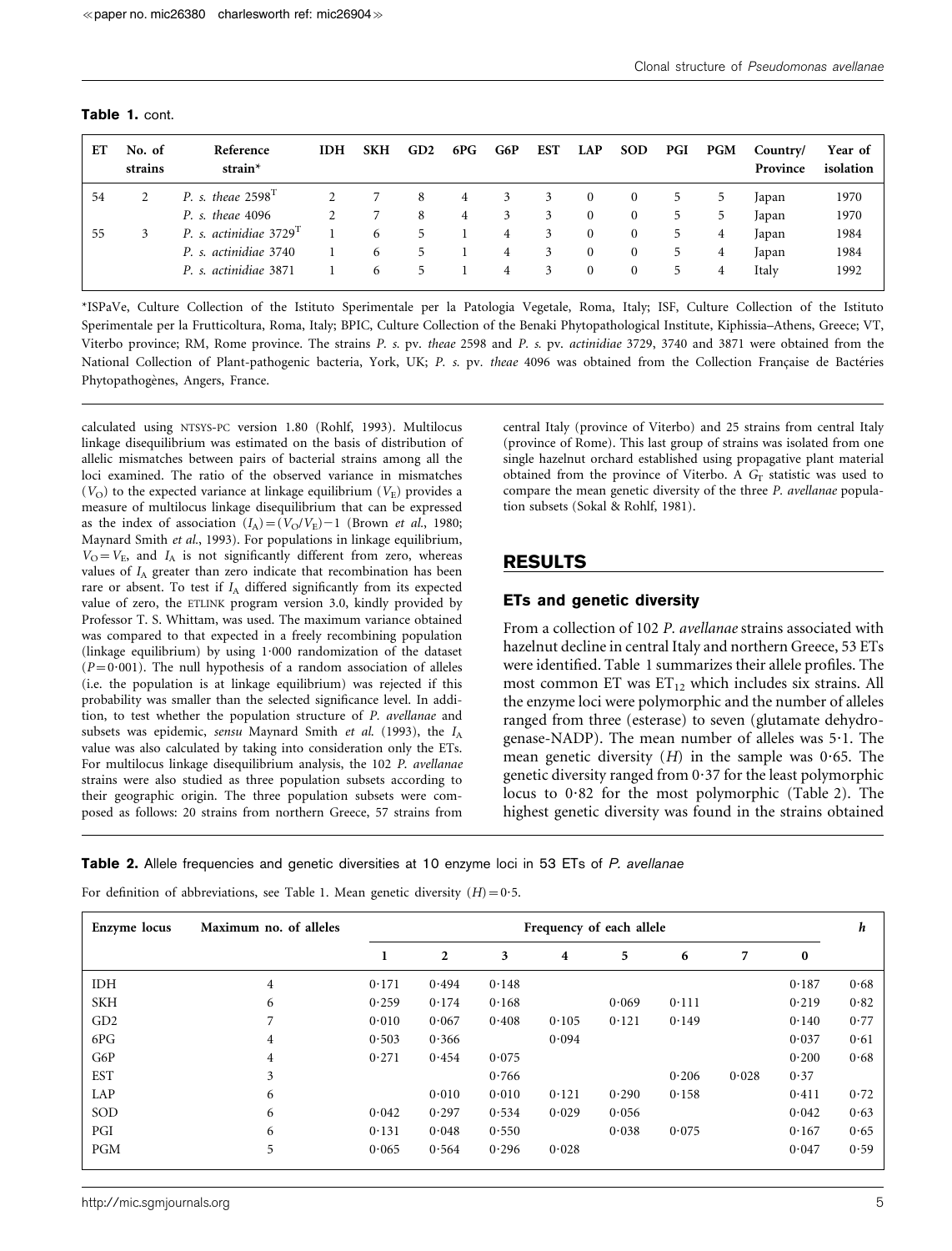from the provinces of Rome and Viterbo (0.65 and 0.64, respectively). A comparison of genetic diversity between different sample subsets is shown in Table 3. Significant differences were detected in mean genetic diversity among the three different population subsets. In fact, the population from northern Greece ( $H=0.36$ ) is different ( $P<0.05$ ) from the two populations isolated in central Italy  $(H=0.64)$ for the population of Viterbo and  $H=0.65$  for the population of Rome).

#### Occurrence of null alleles

Thirty-two of 102 P. avellanae strains (31.3%) studied showed activity for all ten enzymes studied. However, at least one enzyme activity was not detected in the cell lysates prepared from the remaining 70 strains (Table 1). Of these, 40 strains lacked detectable activity for one enzyme, 13 lacked detectable activity for two enzymes, nine for three enzymes, seven for four enzymes and one for five enzymes. Null alleles were verified by measuring the protein content of the cell lysates, ranging from  $1 \cdot 1$  to  $2 \cdot 5$  mg ml<sup>-1</sup>. In addition, lysates obtained from high cell-density preparations never yielded detectable activity for the target enzyme. Similarly, when lysates obtained from sonication were run, no activity was scored. When the same strains showing null alleles for some enzyme were stained for other enzymic activities, they revealed activity. There was no relationship between the presence or absence of detectable activity and the origin of the strains. All population subsets studied exhibited detectable activity for all ten enzymes studied. s paper no. mic26380 charlesworth ref: mic26904  $\approx$ <br>S. Marco, N. Emaruels and A. Luca<br>
from the provinces of Rome and Viterbo (0.65 and 0.64,<br>
respectively). A. comparison of gentic diversity between<br>
differences were de

### Genetic relationships among multilocus genotypes

The genetic relationship among the 53 ETs of P. avellanae and the ETs of P. s. pv. actinidiae and P. s. pv. theae is shown in Fig. 1. The cophenetic correlation coefficient of the total sample was  $R = 0.79$ . The shortest genetic distance observed between ETs (0·10) corresponds to a single locus difference. At a genetic distance of 0.71, two main groups of P. avellanae ETs were found, namely A and B. Group A included 18 ETs and contained strains isolated in central Italy, from the provinces of Viterbo or Rome. Group B contained the remaining 35 ETs. This group, in turn, can be divided into two subgroups, B1 and B2 (Fig. 1). Subgroup B1 contained all the strains isolated from northern Greece and some ETs from central Italy; subgroup B2 contained strains isolated from the provinces of Viterbo and Rome. P. s. pv. actinidiae and P. s. pv. theae clustered apart from the P. avellanae ETs, showing 97 % genetic distance.

### Linkage disequilibrium analysis

The complete set of strains and subsets of populations were analysed for multilocus linkage disequilibrium (Table 3). The distribution of allele mismatches among 53 ETs of P. avellanae is shown in Fig. 2. The P. avellanae population studied here as a whole presents a distribution typical for a clonal species (i.e. bimodal distribution of mismatches)

| Strain group                                                          |         | No. of No. of ETs | Mean no. of        | Mean genetic   |      | $V_{\rm o}$ $V_{\rm E}$ | 95 % confidence                                  | P,    | $I_A \pm$ sd    |
|-----------------------------------------------------------------------|---------|-------------------|--------------------|----------------|------|-------------------------|--------------------------------------------------|-------|-----------------|
|                                                                       | strains |                   | alleles per locus  | diversity (H)  |      |                         | limit of $V_{\rm E}$                             |       |                 |
| P. avellanae                                                          | 102     | 53                | $\overline{5}$ :   | 0.65           | 4.08 | 2.14                    |                                                  | 0.001 | $0.90 \pm 0.15$ |
| Italy/Viterbo                                                         | 57      | 35                | 4.4                | 0.64           | 4.87 | 2.24                    | $1.5-2.8$<br>$1.4-3.0$<br>$0.6-3.5$<br>$0.5-3.0$ | 0.001 | $1.17 \pm 0.19$ |
| Italy/Rome                                                            | 25      | $\overline{16}$   | 3.8                | 0.65           | 6.27 | 2.00                    |                                                  | 0.001 | $2.00 + 0.35$   |
| Greece                                                                | 20      | ∞                 | 2.2                | 0.36           | 5.34 | 1.78                    |                                                  | 0.001 | $2.00 + 0.34$   |
| All P. avellanae except ETs:                                          |         |                   |                    |                |      |                         |                                                  |       |                 |
| 22, 23, 37, 38                                                        | 92      | $\frac{49}{5}$    | $\overline{5}$ : 1 |                | 3.9  | $2 \cdot 1$             |                                                  | 0.001 | $0.85 + 0.15$   |
| 22, 23, 37, 38, 11, 12, 13, 14, 27, 30, 36, 42, 44, 46                | 64      | $\overline{41}$   | 5.0                | $0.65$<br>0.63 | 3.7  | 2.1                     | $1.4-2.8$<br>1.3-2.9<br>1.3-3.0                  | 0.001 | $0.71 \pm 0.18$ |
| 22, 23, 37, 38, 11, 12, 13, 14, 27, 30, 36, 42, 44, 46, 8, 28, 16, 18 | 58      | 37                | 5.0                | 0.64           | 3.7  | 2.1                     |                                                  | 0.001 | $0.72 \pm 0.19$ |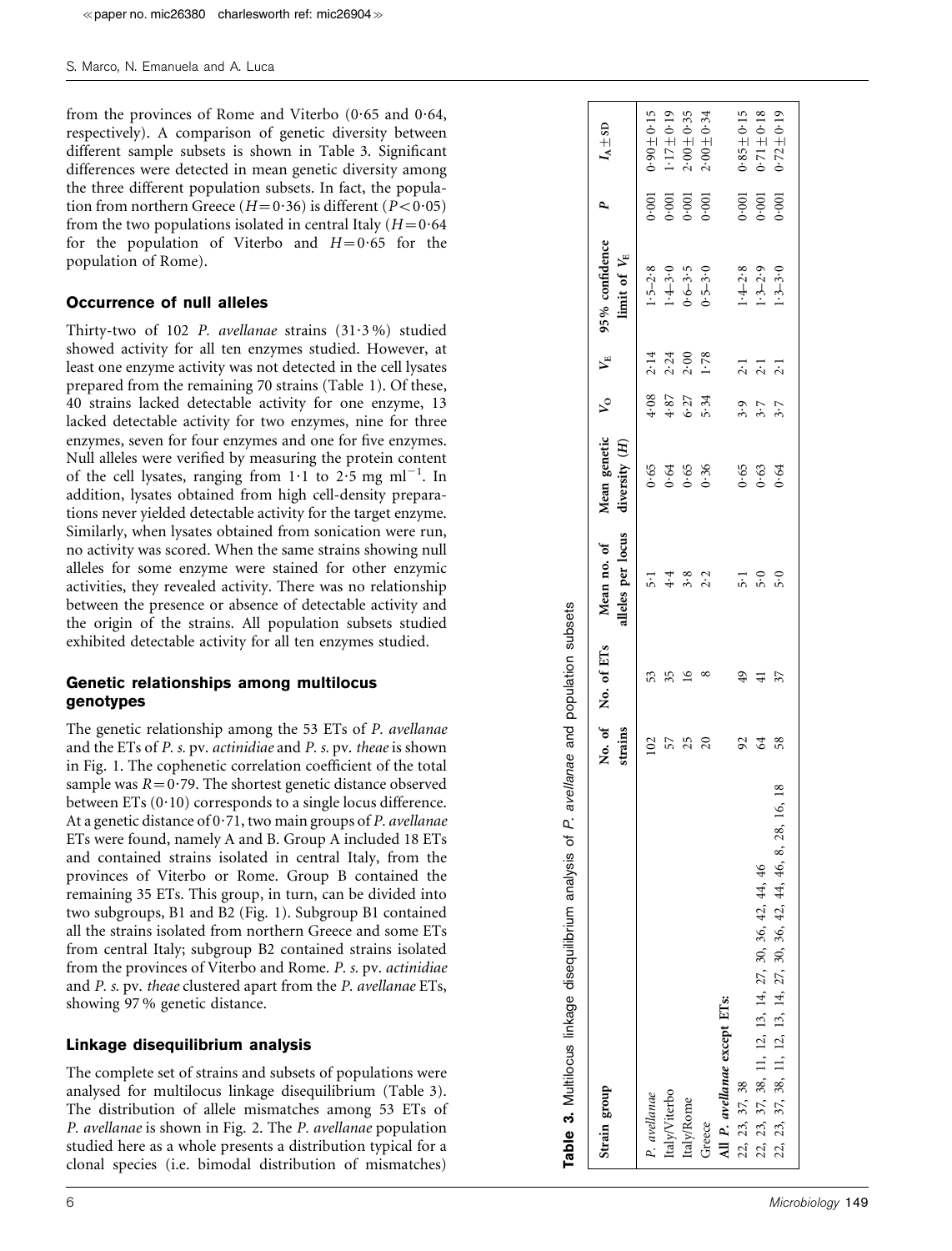

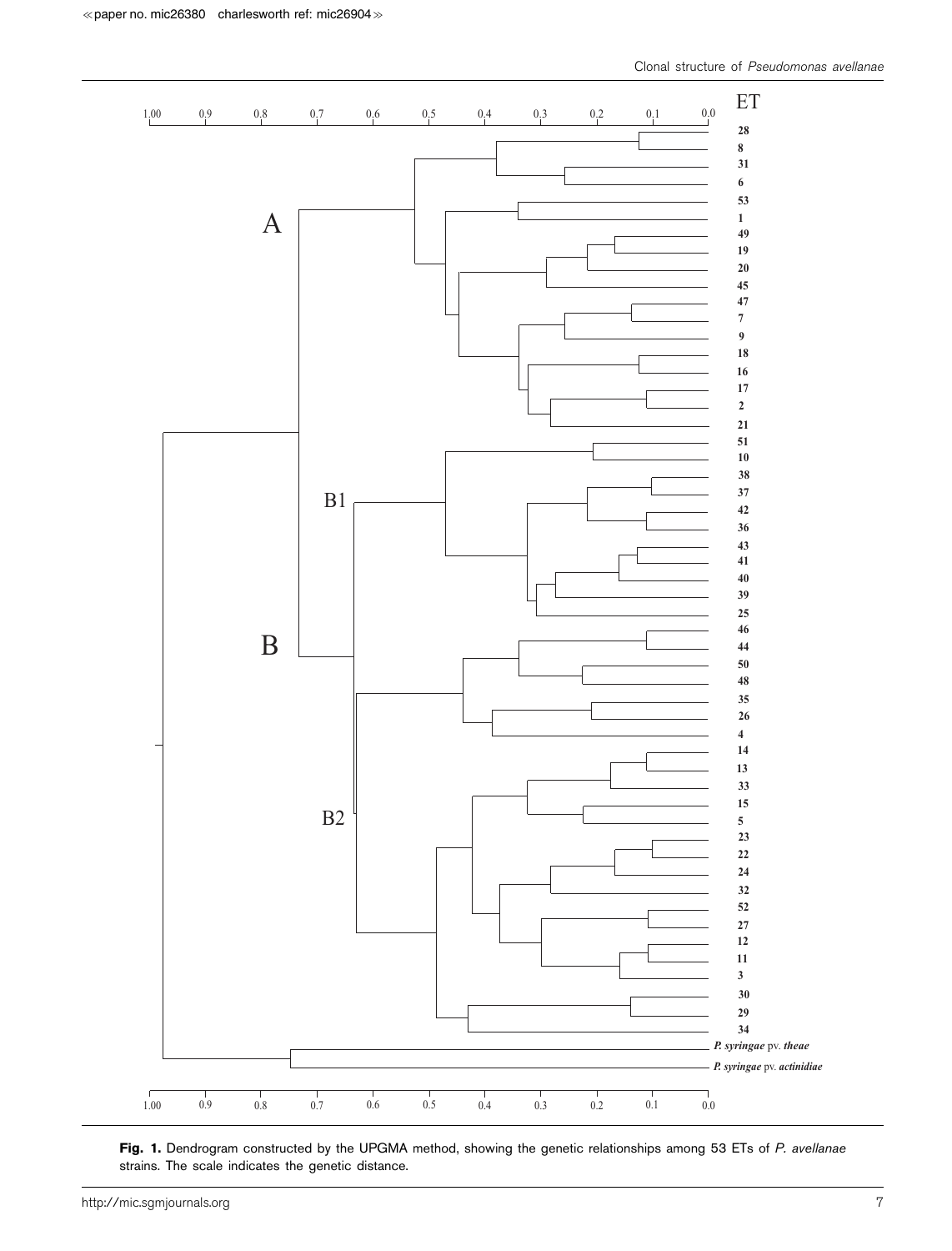

(Whittam, 1992). When we analysed the allele mismatch distribution of the three population subsets, we again found distributions typical of clonal species, although the population from Greece showed a distinct distribution (Fig. 2). The  $I_A$  value for the 102 P. avellanae strains studied was  $0.90 \pm 0.15$  which differs significantly (P<0.001) from zero, thus indicating a significant level of linkage disequilibrium. When we considered the different populations according to the geographic origin of the strains, we found that the strains isolated in Italy from Roma and Viterbo showed  $I_A$  values of  $2.00 \pm 0.35$  and  $1.17 \pm 0.19$ , respectively, whereas the population from northern Greece showed a value of  $2.00+0.34$ . These values were significantly different from zero and indicate the clonal structure of the populations. To verify the robustness of the linkage disequilibrium analysis, we carried out repetitive calculations of  $I_A$  in subsets of the total population analysed in which the most closely related ET pairs up to a genetic distance of 0.15 were eliminated stepwise. Table 3 shows the  $I_A$  values for these subsets along with their significance. Also in these cases, all values of  $I_A$  exceeded the value expected in a corresponding population at linkage equilibrium  $(V_{\rm E})$ . Finally, the  $I_A$  values calculated by using only the 53 ETs again showed a clonal structure of P. avellanae and subsets. In fact, the  $I_A$  value for P. avellanae was  $0.83 \pm 0.18$ , whereas I<sub>A</sub> values for the three population subsets was  $1.1 \pm 0.22$ ,  $2 \cdot 1 + 0 \cdot 39$  and  $2 \cdot 6 + 0 \cdot 48$  for the ETs of Viterbo, Rome and northern Greece, respectively.

### **DISCUSSION**

In recent years data estimates of the genetic diversity and of the frequency of recombination in bacterial populations have been obtained by using MLEE (Maynard Smith et al., 2000). The study of allelic variation in P. avellanae inferred by MLEE has yielded new insights into the genetic diversity and population structure of this phytopathogen. The level of genetic diversity found  $(H=0.65)$  is rather high. Other studies concerning pseudomonads reported either lower values, such as  $0.47$  for P. s. pv. syringae (Denny et al., 1988) or higher values, such as 0?87 for Pseudomonas stutzeri (Rius et al., 2001). When we analysed the three population subsets,

Fig. 2. Allele mismatch distribution among P. avellanae (black bars) and the three population subsets studied: vertical shading, Italy, Viterbo; horizontal shading, Italy, Rome; white bars, Greece.

we observed that the mean genetic diversity of the strains isolated in northern Greece was the lowest  $(H=0.36)$ , whereas this value was higher and very similar  $(0.64$  and  $0.65$ ) for the two populations of central Italy.

Previous studies on genetic diversity in P. avellanae based on the assessment of short interspersed elements of the bacterial genome were carried out by using repetitive PCR with ERIC, BOX and REP primer sets. These studies also revealed differences between the populations found in Greece and Italy. In fact, ERIC primer sets clearly indicated that all the strains isolated in Greece give two PCR products of 300 and 800 bp that have never been found in the strains isolated in Italy (Scortichini et al., 1998; 2002b). It is interesting to note that the value of  $H$  found here is rather high for a bacterial species that appears to be strictly associated only to a single host plant, namely C. avellana. Until now, P. avellanae has never been isolated from environments (i.e. soil, water, alternative host plants) other than its host plant. Studies are under way to verify the possible presence of this phytopathogen in other ecological niches. However, it is worth noting that P. avellanae, in either Greece or Italy, is more virulent in hazelnut orchards established on very acidic soils ( $pH < 4.5$ ). Stress conditions occurring on plants could select different bacterial genotypes able to subsequently propagate in a clonal manner.

This study demonstrated a high frequency of occurrence of null alleles. A high frequency of occurrence of null alleles has already been reported for P. stutzeri (Rius et al., 2001) as well as for Helicobacter pylori (Go et al., 1996), other species with a high genetic diversity. Hypotheses to explain this result, such as the occurrence of enzyme-inactivating mutations or the absence of the structural gene, have still to be verified.

The dendrogram obtained in the present study shows no clear relationship between the geographic origin of the strains and their grouping. The value of the cophenetic correlation obtained ( $R=0.79$ ) falls into the range (0.74– 0?90) of most frequently occurring cophenetic correlation (Sneath & Sokal, 1973). The strains from central Italy are distributed in both groups A and B. However, all 20 strains from Greece clustered into subgroup B1, thus indicating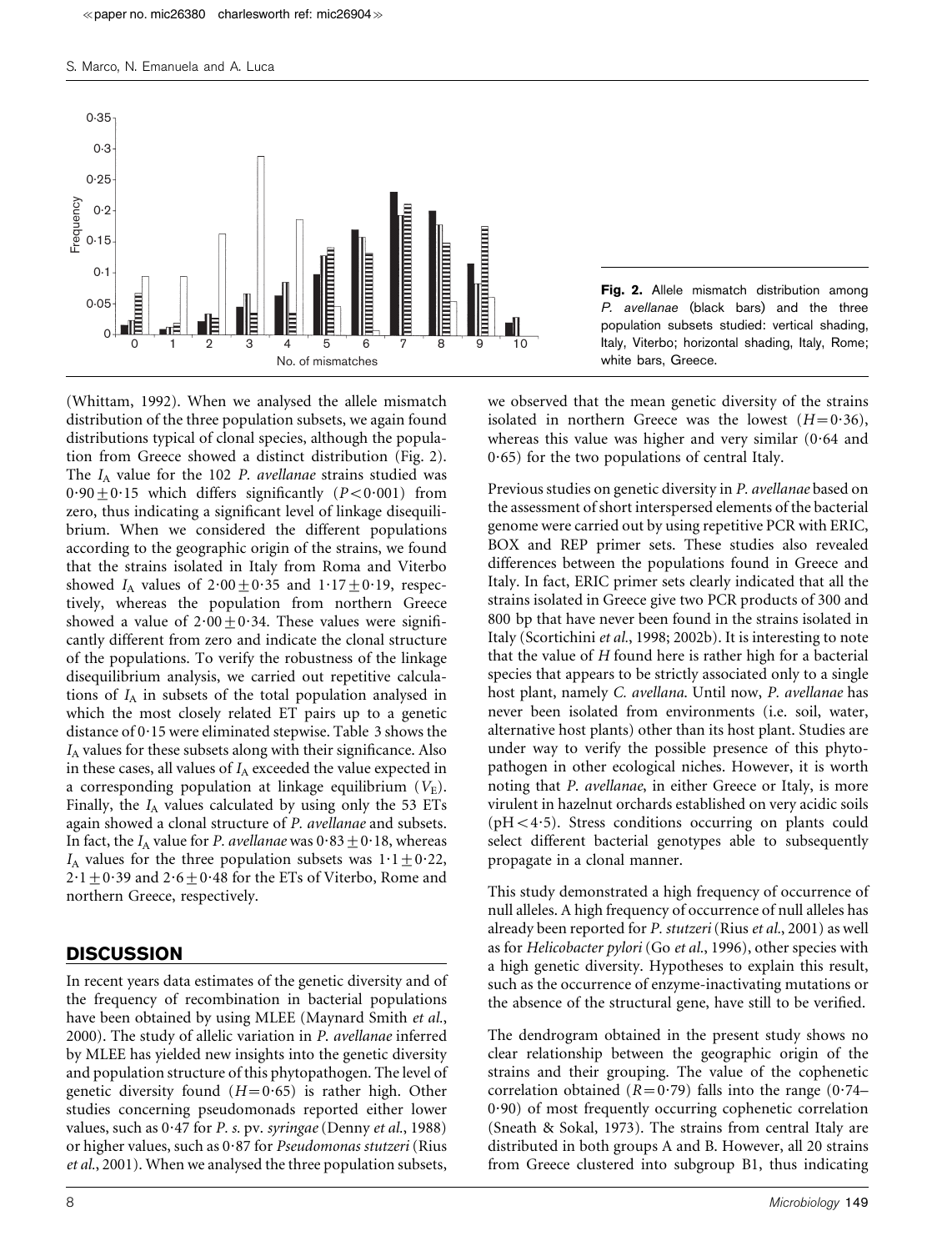again the diversity of this population from the others. It is also interesting to note that no single ET includes strains obtained from both Greece and Italy. The dendrogram based on repetitive PCR and UPGMA analysis indicated two distinct groups of strains, related at 90 % similarity, that could be separated according to their geographic origin, namely central Italy and northern Greece (Scortichini et al., 2002b). P. s. pv. actinidiae and P. s. pv. theae clustered apart from P. avellanae, thus indicating again that differences exist among these taxa.

The linkage disequilibrium analyses clearly indicated that P. avellanae is a clonal species when analysed at population subsets level also. The  $I_A$  value for all P. avellanae strains was  $0.90 \pm 0.15$  (P<0.001). The  $I_A$  values were always significantly different from zero for all the population subsets studied. In addition, the stepwise elimination of the most closely related ET pairs revealed that the remaining ETs were also in linkage disequilibrium (Table 3). In addition, when only the ETs were analysed, the corresponding  $I_A$  value again indicated a clonal structure, sensu Maynard-Smith et al. (1993). Similar results were obtained by Denny et al. (1988) with other phytopathogens, such as P. s. pv. syringae and P. s. pv. tomato. Other examples of clonal species are found in environmental bacteria such as P. stutzeri (Rius et al., 2001) as well as in bacteria of medical and veterinary interest such as Salmonella sp. (Selander et al., 1990), Haemophilus influenzae (Maynard Smith et al., 1993) and Mycobacterium intracellulare (Feizabadi et al., 1997).

The clonal structure showed by P. avellanae and its genetic diversity found here and in previous studies can be explained by hypothesizing the possible occurrence of adaptive mutations conferring selective advantages to the clones during the colonization and adaptation of ecological niches (Cohan, 1994). Since P. avellanae did not show gene recombination, its variability might be explained, alternatively, by means of sequential evolution (Levin & Bergstrom, 2000). The clonal structure also indicates that horizontal gene transfer and recombination processes, possibly occurring also in P. avellanae, are not currently sufficient to disrupt the allelic association of the ten loci studied here. Alternatively, selection for an epistatic combination of alleles might maintain linkage disequilibrium in the presence of frequent recombination (Souza et al., 1992). Like in other pseudomonads (i.e. P. stutzeri) (Rius et al., 2001), the P. avellanae clones can be genetically different, but the phenotypic resemblance is sufficient to identify the species (Scortichini et al., 2002a). However, P. stutzeri, a species adapted to soil and water, shows considerable genetic diversity and consists of at least eight genomovars as inferred by DNA–DNA hybridization studies (Rossellò et al., 1991), whereas P. avellanae, a species colonizing a single host plant, shows very slight variability when assessed by DNA–DNA hybridization (Gardan et al., 1999). The clonality of P. avellanae can also be explained by remembering the recent outbreaks of hazelnut bacterial decline in Greece or in Italy. In fact, the disease was first observed in Greece in 1976

on young hazelnut plantations in sites where this crop had never been cultivated before (Psallidas & Panagopulos, 1979). Similarly, in central Italy, the first foci of decline were observed in new areas of hazelnut cultivation in 1977 (Scortichini, 2002). Afterwards, the disease spread quite rapidly in the two areas, destroying thousands of trees. It is interesting to note that the exchange of hazelnut propagative material between Italy and Greece never occurred. Pathogenicity tests performed with strains of the three population subsets studied revealed their high level of virulence (Scortichini et al., 2002b). Probably, these highly virulent clonal complexes persist over decades.

Finally, we stress the divergence of the P. avellanae population subsets in the context of ecotypic adaptation. In fact, the strains isolated in central Italy either from Viterbo or Rome, are very similar to each other and many ETs contain strains from the two provinces. In fact, the hazelnut orchard in the province of Rome was established with propagative material taken from Viterbo. The population subsets of northern Greece appear to be different from these. As in the case of another plant-associated bacterium, Rhizobium leguminosarum bv. phaseoli (Souza et al., 1992), geographic separation might contribute to the allele diversity and would appear as an important factor for differential adaptation of bacterial phytopathogens to the same host plant cultivated in different areas.

### ACKNOWLEDGEMENTS

The authors wish to thank Professor T. S. Whittam (Michigan State University, Department of Microbiology and Molecular Genetics, East Lansing, USA) for providing the software and Dr P. G. Psallidas (Benaki Phytopathological Institute, Athens, Greece) for providing P. avellanae strains from Greece. We also thank two anonymous reviewers for their helpful comments and suggestions.

## REFERENCES

Brown, A. H. D., Feldman, M. W. & Nevo, E. (1980). Multilocus structure of natural populations of Hordeum spontaneum. Genetics 96, 523–536.

Caugant, D. A., Mocca, F. L., Frasch, C. E., Froholm, L. O., Zollinger, W. D. & Selander, R. K. (1987). Genetic structure of Neisseria meningitidis population in relation to serogroups, serotype, and outer membrane protein pattern. J Bacteriol 169, 2781–2792.

Cohan, F. M. (1994). Genetic exchange and evolutionary divergence in prokaryotes. Trends Ecol Evol 9, 175–180.

Denny, T. P., Gilmour, M. N. & Selander, R. K. (1988). Genetic diversity and relationships of two pathovars of Pseudomonas syringae. J Gen Microbiol 134, 1949–1960.

Farfan, M., Minana, D., Fusté, M. C. & Lorén, J. G. (2000). Genetic relationships between clinical and environmental Vibrio cholerae isolates based on multilocus enzyme electrophoresis. Microbiology 146, 2613–2626.

Feizabadi, M. M., Robertson, I. D., Cousins, D. V., Dowson, D. J. & Hampson, D. J. (1997). Use of multilocus enzyme electrophoresis to examine genetic relationships amongst isolates of Mycobacterium intracellulare and related species. Microbiology 143, 1461–1469.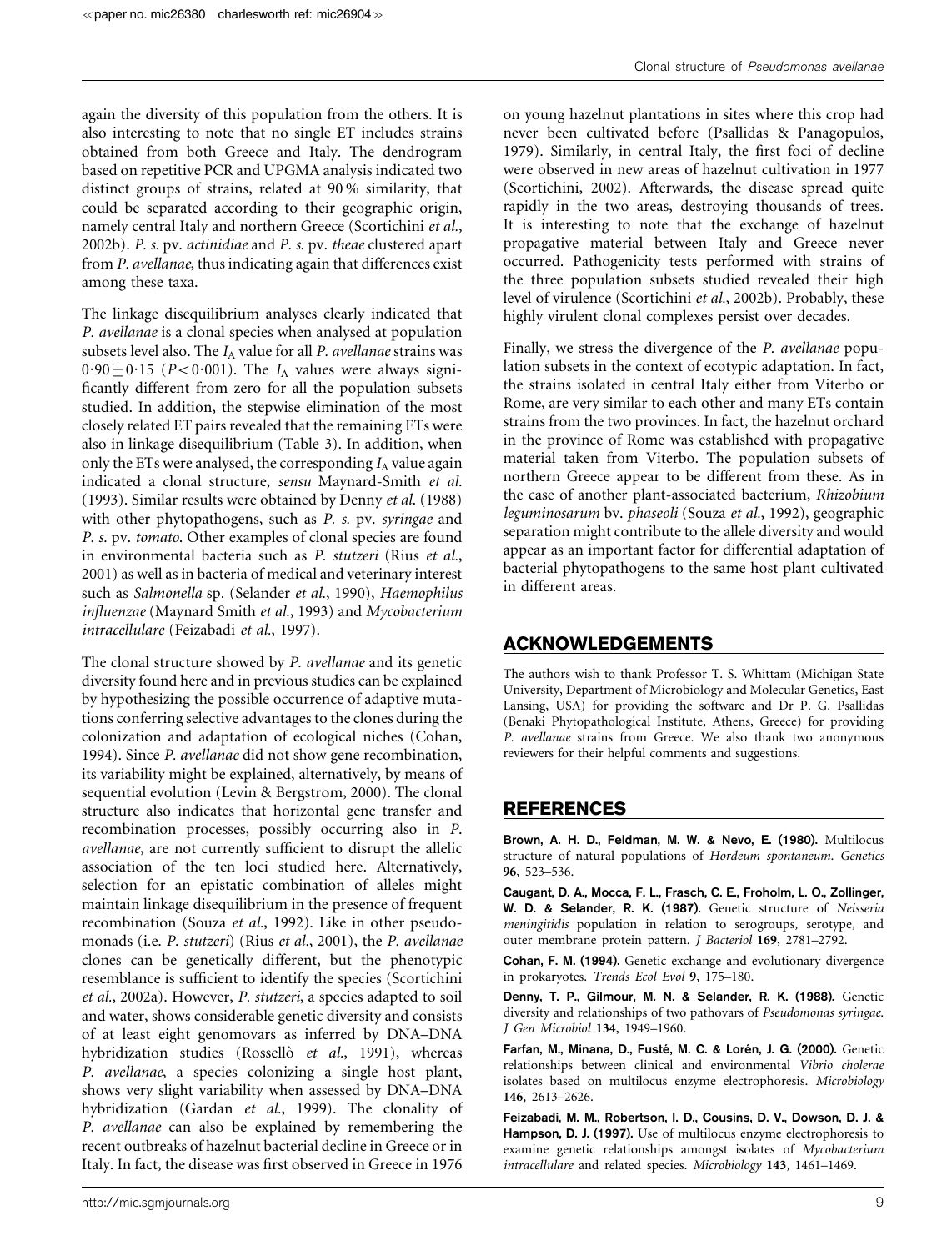Gardan, L., Shafik, H., Belouin, S., Brosch, R., Grimont, F. & Grimont, P. A. D. (1999). DNA relatedness among the pathovars of Pseudomonas syringae and description of Pseudomonas tremae sp. nov. and P. cannabina sp. nov. (ex Sutic and Dowson 1959). Int J Syst Bacteriol 49, 469–478.

Go, M. F., Kapen, V., Graham, D. Y. & Musser, J. M. (1996). Population genetic analysis of Helicobater pylori by multilocus enzyme electrophoresis: extensive allelic diversity and recombinational population structure. J Bacteriol 178, 3934–3938.

Janse, J. D., Rossi, M. P., Angelucci, L., Scortichini, M., Derks, J. H. J., Akkermans, A. D. L., De Vrijer, R. & Psallidas, P. G. (1996). Reclassification of Pseudomonas syringae pv. avellanae as Pseudomonas avellanae (sp. nov.), the bacterium causing canker of hazelnut (Corylus avellana L.). Syst Appl Microbiol 19, 589–595.

Johnson, W. M., Tyler, J. D. & Rozee, K. R. (1994). Linkage analysis of geographic and clinical clusters in Pseudomonas cepacia infections by multilocus enzyme electrophoresis and ribotyping. J Clin Microbiol 19, 307–313.

King, E. D., Raney, M. K. & Ward, D. R. (1954). Two simple media for the demonstration of pyocianin and fluorescin. J Lab Clin Med 44, 301–307.

Levin, B. R. & Bergstrom, C. T. (2000). Bacteria are different: observations, interpretations, speculations and opinions about the mechanisms of adaptive evolution in prokaryotes. Proc Natl Acad Sci U S A 97, 6981-6985.

Loreti, S., Sarrocco, S. & Gallelli, A. (2001). Identification of hrp genes, encoding harpin protein in Pseudomonas avellanae (Psallidas) Janse et al. J Phytopathol 149, 219-226.

Loreti, S. & Gallelli, A. (2002). Rapid and specific detection of virulent Pseudomonas avellanae strains by PCR amplification. Eur J Plant Pathol 108, 237–244.

Maynard Smith, J., Smith, N. H., O'Rourke, M. & Spratt, B. G. (1993). How clonal are bacteria? Proc Natl Acad Sci U S A 90, 4384–4388.

Maynard Smith, J., Feil, E. J. & Smith, N. H. (2000). Population structure and evolutionary dynamics of pathogenic bacteria. BioEssays 22, 1115–1122.

Nei, M. (1978). Estimation of average heterozygosity and genetic distance from a small sample of individuals. Genetics 89, 583–590.

Psallidas, P. G. (1987). The problem of bacterial canker of hazelnut in Greece caused by Pseudomonas syringae pv. avellanae. Bulletin OEPP 17, 257–261.

Psallidas, P. G. & Panagopoulos, C. G. (1979). A bacterial canker of hazelnut in Greece caused by Pseudomonas syringae pv. avellanae. Phytopathol Z 94, 103-111.

Rius, N., Fusté, M. C., Guasp, C., Lalucat, J. & Lorén, J. G. (2001). Clonal population structure of Pseudomonas stutzeri, a species with exceptional genetic diversity. J Bacteriol 183, 736–744.

Rohlf, F. J. (1993). Numerical taxonomy and multivariate analysis system, version 1.80. New York: Exeter Software.

Rossellò, R., Garcia-Valdes, E., Lalucat, J. & Ursing, J. (1991). Genotypic and phenotypic diversity of Pseudomonas stutzeri. Syst Appl Microbiol 13, 150–157.

Scortichini, M. (2002). Bacterial canker and decline of European hazelnut. Plant Disease 86, 704–709.

Scortichini, M. & Marchesi, U. (2001). Sensitive and specific detection of Pseudomonas avellanae using primers based on 16S rRNA gene sequence. J Phytopathol 149, 527–532.

Scortichini, M., Dettori, M. T., Marchesi, U., Palombi, M. A. & Rossi, M. P. (1998). Differentiation of Pseudomonas avellanae strains from Greece and Italy by rep-PCR genomic fingerprinting. J Phytopathol 146, 417–420.

Scortichini, M., Marchesi, U., Rossi, M. P., Angelucci, L. & Dettori, M. T. (2000). Rapid identification of Pseudomonas avellanae field isolates, causing hazelnut decline in central Italy, by repetitive PCR genomic fingerprinting. J Phytopathol 148, 153–159.

Scortichini, M., Marchesi, U. & Di Prospero, P. (2002a). Genetic relatedness among Pseudomonas avellanae, P. syringae pv. theae and P. s. pv. actinidiae, and their identification. Eur J Plant Pathol 108, 269–278.

Scortichini, M., Marchesi, U., Rossi, M. P. & Di Prospero, P. (2002b). Bacteria associated with hazelnut (Corylus avellana L.) decline are of two groups: Pseudomonas avellanae and strains resembling P. syringae pv. syringae. Appl Environ Microbiol 68, 476–484.

Selander, R. K., Caugant, D. A., Ochman, H., Musser, J. M., Gilmour, M. N. & Whittam, T. J. (1986). Methods of multilocus enzyme electrophoresis for bacterial population genetics and systematics. Appl Environ Microbiol 51, 873–884.

Selander, R. K., Betran, P., Smith, N. H. & 7 other authors (1990). Evolutionary genetic relationship of clones of Salmonella serovars that cause human typhoid and other enteric fevers. Infect Immun 58, 2262–2275.

Sneath, P. H. A. & Sokal, R. R. (1973). Numerical Taxonomy. San Francisco: Freeman.

Sokal, R. R. & Rohlf, F. J. (1981). Biometry. New York: Freeman.

Souza, V., Nguyen, T. T., Hudson, R. R., Pinero, D. & Lenski, R. E. (1992). Hierarchical analysis of linkage disequilibrium in Rhizobium population: evidence for sex? Proc Natl Acad Sci U S A 89, 8389–8393.

Vandamme, P., Pot, B., Gillis, M., De Vos, P., Kersters, K. & Swings, J. (1996). Polyphasic taxonomy, a consensus approach to bacterial systematics. Microbiol Rev 60, 407–438.

Whittam, T. S. (1992). Sex in soil. Curr Biol 2, 676–678.

Whittam, T. J., Ochman, H. & Selander, R. K. (1983). Geographic component of linkage disequilibrium in natural population of Escherichia coli. Mol Biol Evol 1, 67–83.

Wise, H. G., Shimkets, L. J. & McArthur, J. V. (1995). Genetic structure of a lotic population of Burkholderia (Pseudomonas) cepacia. Appl Environ Microbiol 61, 1791–1798.